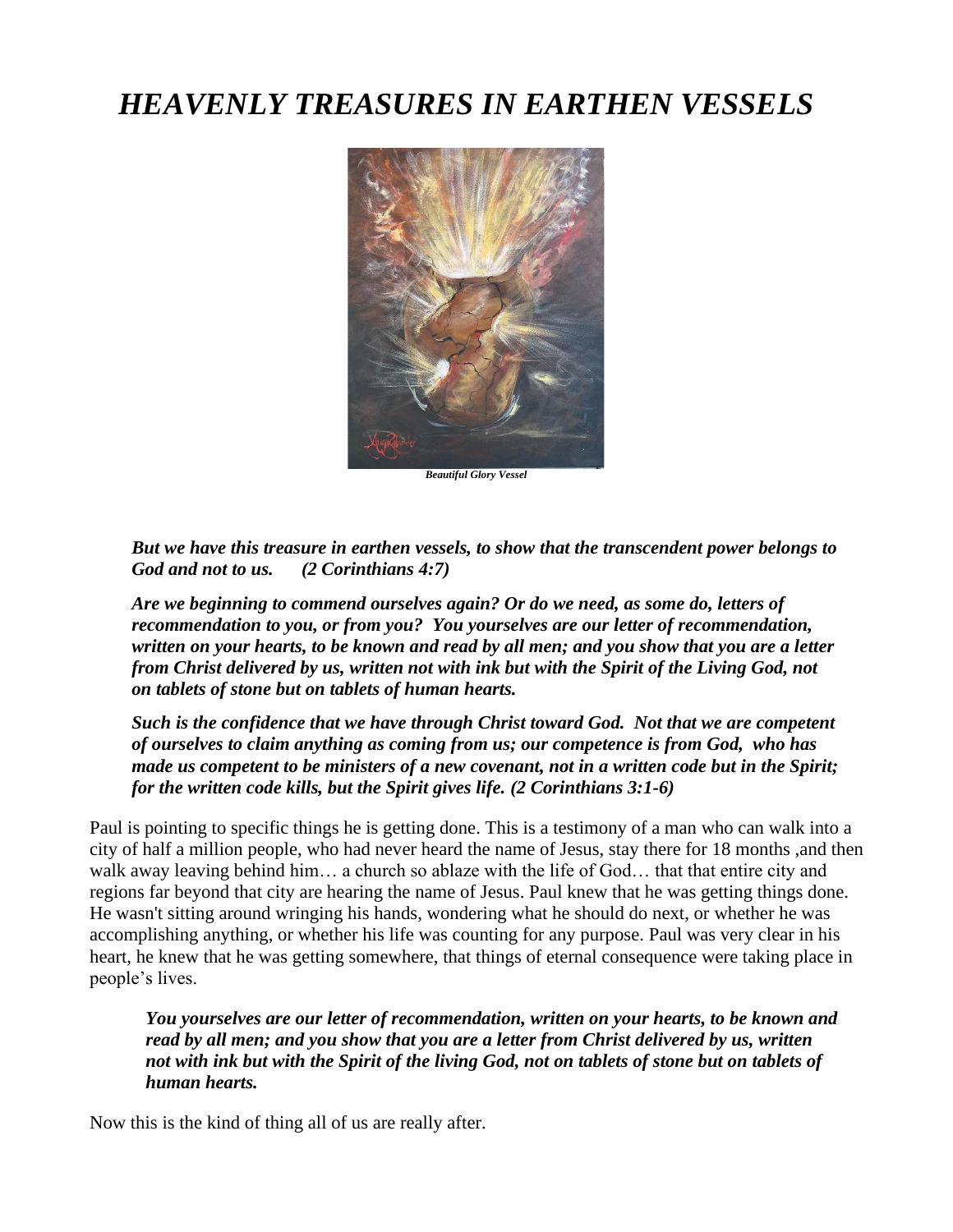We want to be able to impart the life of God to people in such a way that it remains with them.

We want to bring people from darkness to light, from the power of Satan to God.

We want to bear fruit as Jesus promised we would, that remains.

We want to see them stay alive and God after we have in some way served them in the name of Jesus…in such a way that they stay alive in God once they've done so once they've heard, once they respond.

How come these things are not happening with consistency in our lives? How come it seems to take us a lifetime to accomplish what Paul got done in two weeks.

Is it because the Heavenly Father decreed that "my servant Paul is going to be the last of his kind. After him, there will be no manifestations of my grace and power in such an order until the Kingdom comes in its fullness"? Or was this life that flowed from Paul the result of the fact that Paul was willing that the power of the Spirit, that qualified him to be an able minister of the New Covenant would remain in Paul …. contained in an earthen vessel all his life?

Inwardly Paul was ablaze with the life of God, but outwardly, Paul never became a golden bowl, or a silver chalice.

### **He remained a vessel of clay on earth.**

Such is the confidence that we have through Christ toward God. Not that we are sufficient in ourselves to claim anything as coming from us, but our sufficiency is from God, who has made us sufficient to be ministers of a new covenant, not of the letter but of the Spirit. For the letter kills, but the Spirit gives life.

….

# *But we have this treasure in earthen vessels, to show that the transcendent power belongs to God and not to us.*

The power that brings people from death to life, that opens their eyes to the reality of God is contained on this earth … only in earthen vessels, never in any other kind.

And God will never entrust this power to us, unless we are willing to be earthen vessels.

*On that day many will say to me, 'Lord, Lord, did we not prophesy in your name, and cast out demons in your name, and do many mighty works in your name?' And then will I declare to them, 'I never knew you; depart from me, you evildoers.'*

#### *Matthew 7:22-23*

Evildoers? People who prophesy in the name of Jesus and cast out demons in the name of Jesus, how can such people be called evildoers? Are such things evil deeds?

They look like impressive fruit, these things that they do, but it's actually evil fruit because it comes from an evil tree, of an evil heart.

Instead of heavenly treasure dwelling in an earthen vessel, it becomes evil treasure coming from a golden bowl. It looks impressive on the outside, but inwardly it is evil because it comes from an evil source.

The world, particularly, the religious world, always concentrates on the appearance on the outside, the Pharisees and Scribes were all the time shining up the outside of the cup, even though the inside was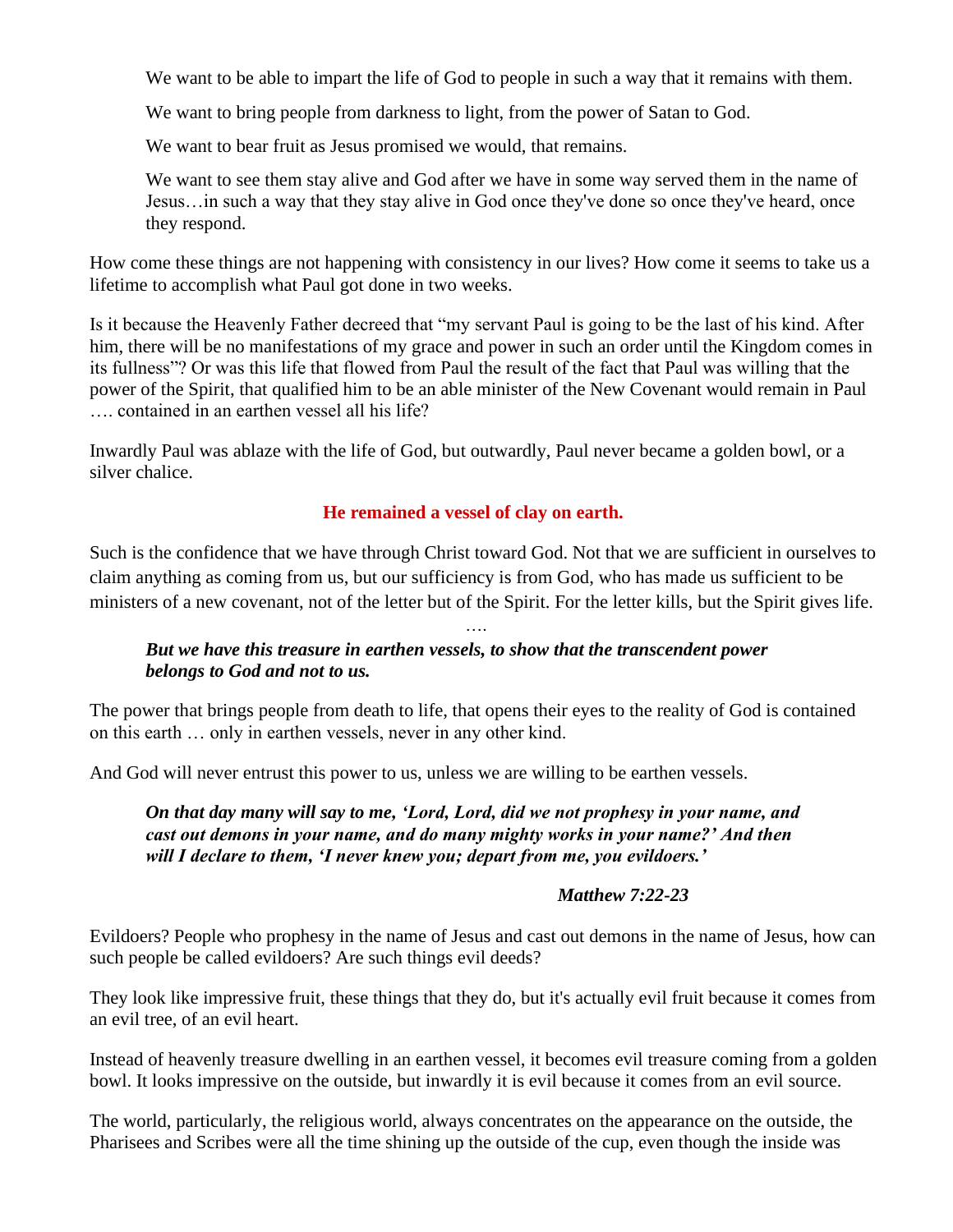filthy, always slapping another coat of whitewash on the tomb. But this didn't change the fact that inside the tomb it was full of dead men's bones and all kinds of uncleanness.

The Kingdom operates on the very opposite principle. It takes the life of heaven and brings it down into the world and wraps it in the ordinary. Jesus was not born in a palace and he was not wrapped in silk. He was born in a stable and he was wrapped in ordinary rags, and he was put in an animal's feed trough.

#### *For he grew up before him like a young plant, and like a root out of dry ground; he had no form or comeliness that we should look at him, and no beauty that we should desire him. He was despised and rejected by men;*

#### *Isaiah 53*

An earthen vessel …. forever showing that the divine power, the transcendent glory that was coming forth from his life … was coming from the Father who sent him.

Not from him.

Christendom always puts its efforts into the package, because it's the package that sells, but inside the package is a vacuum. There is no substance. There is no life. There is no reality.

The Kingdom puts its efforts into downgrading the package. It never puts the heavenly treasure in a golden bowl or a silver chalice, always its' put into an earthen vessel, wraps it in the ordinary.

How does Jesus come to us today, in our churches? He comes to us in a piece of bread and a glass of wine… which are earthen vessels.

And he goes forth to touch the world out there through ordinary men and women who are being pressed from every side by problems, people who are afflicted, perplexed, persecuted, cast down... who are experiencing inside themselves the power of death at work in their mortal flesh.

*But we have this treasure in earthen vessels, to show that the transcendent power belongs to God and not to us. We are afflicted in every way, but not crushed; perplexed, but not driven to despair; persecuted, but not forsaken; struck down, but not destroyed; always carrying in the body the death of Jesus, so that the life of Jesus may also be manifested in our bodies. For while we live we are always being given up to death for Jesus' sake, so that the life of Jesus may be manifested in our mortal flesh. So death is at work in us, but life in you.*



The more willing we are to be earthen vessels, the more freely the life of the Spirit of God will flow forth from us... for healing, for salvation, for conquering evil.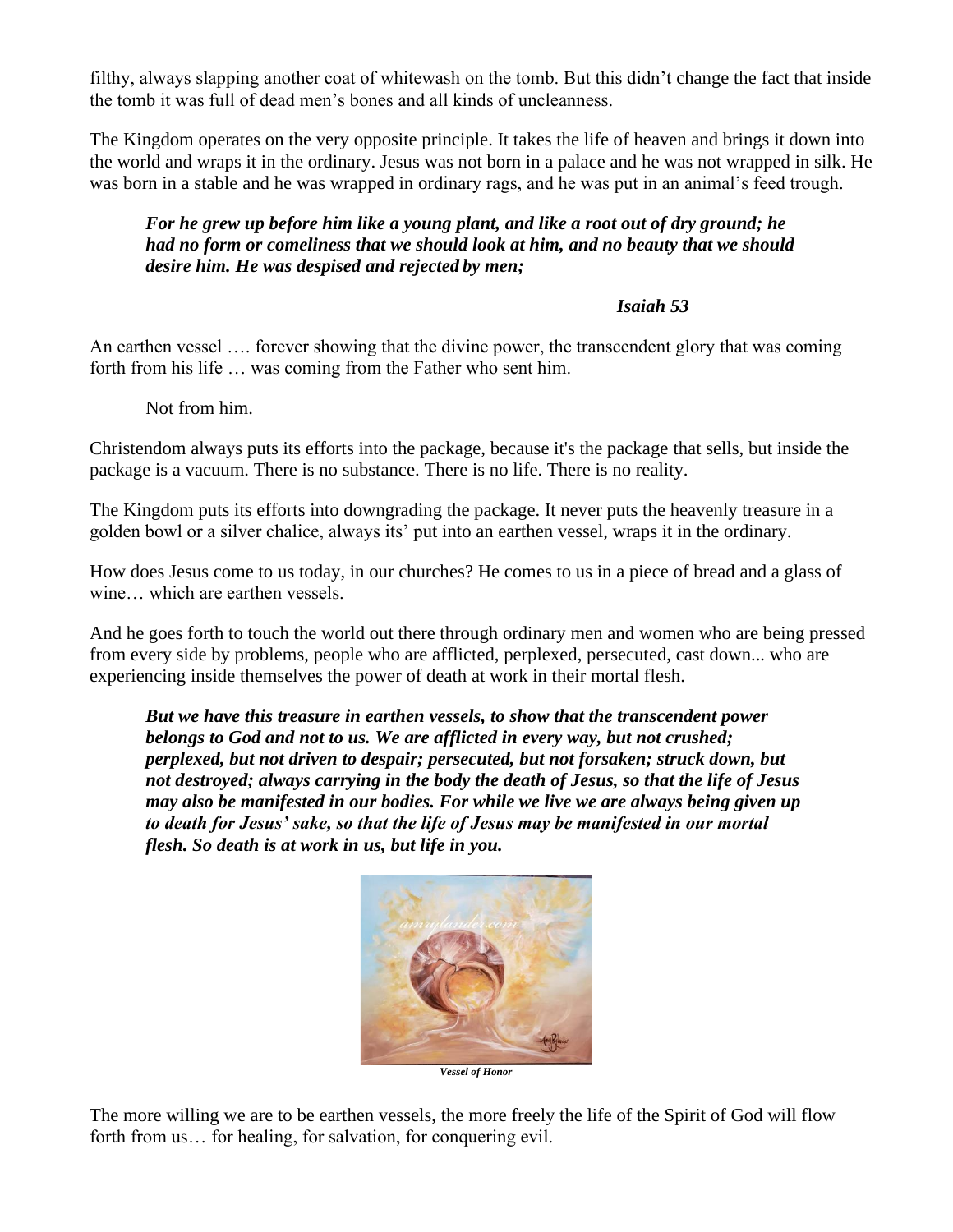What we need to do is forget about the packaging and be content that the package should be always earthen. And concentrate on making sure that inside the package, the inside of the earthen vessel, is fit to contain the heavenly treasure.

The power of heaven will burn in the earthen vessel of our lives if we are willing to concentrate on keeping the earthen vessel inwardly clean.

### *For if the sprinkling of defiled persons with the blood of goats and bulls and with the ashes of a heifer sanctifies for the purification of the flesh*

And that sprinkling was external.

*… how much more shall the blood of Christ, who through the eternal Spirit offered himself without blemish to God, purify your conscience from dead works to serve the living God.*

#### *Hebrews 9*

And this sprinkling of blood on the conscience… is inward.

Now the external side of the earthen vessel is God's business, not ours, we are not to worry about that. Our department is to make sure that the inside of the vessel is cleansed by the blood, that there is nothing hidden in us… that has not been confessed or washed by that blood....

> Our attitudes. Our secret idolatry. Our vanity. Our lust. Our hidden grudges.

Now we take the inmost door, of our inmost heart, and open them… "*Lord , If you will, you can make me clean."* And he says, *of course I will make you clean.* And he plunges the whole mess that's inside us under the blood and washes it away. The power of heaven will burn in the earthen vessel of our lives if we are willing to make sure that the earthen vessel, inwardly, is nailed to the cross...all the time. Inwardly we're all the time touching the cross. In a mystery, our inmost life is to be nailed to the Cross of Jesus.



He Answers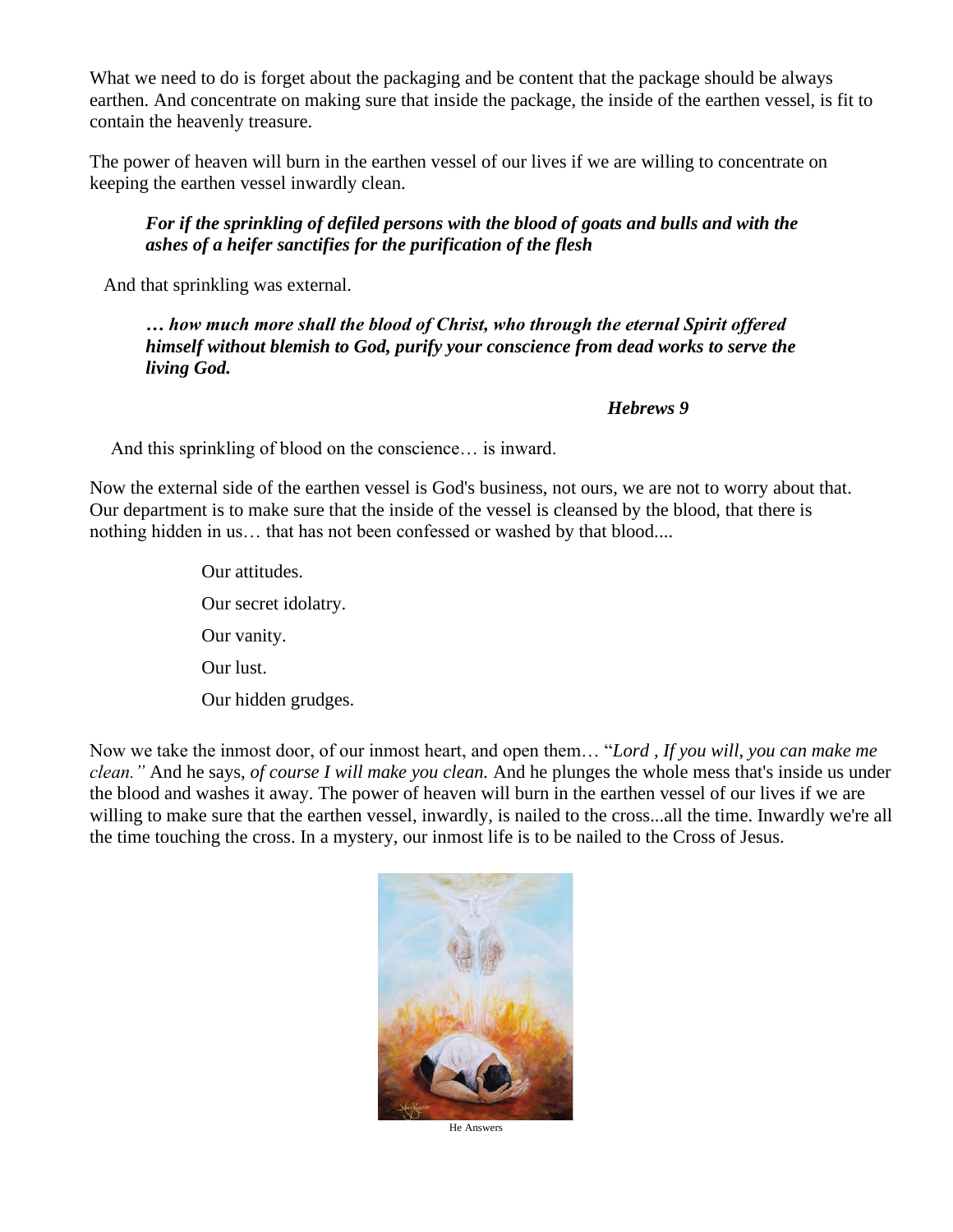## *I have been crucified with Christ; it is no longer I who live, but Christ lives in me;*

#### *Galatians 2*

There is no way that I can have Christ living in me… unless I am willing to be crucified with him... nailed to his cross with him... bearing his reproach... following him outside the city…knowing him in the fellowship of his sufferings…becoming like him in his death.

The Cross of Jesus is not only something that atoned for your sins 20 centuries ago… the cross of Jesus is planted in your heart now, it's your center, today. It's the source of your life.

### *Except you eat the flesh of the son of man and drink his blood.*

What does that mean, but to join yourself to his cross, unless you do, you have no life in you.

The power of Heaven will burn in the earthen vessels of our lives if we are willing to make sure that the earthen vessel is inwardly renewed every day.

*So we do not lose heart. Though our outer nature is wasting away, our inner nature is being renewed every day. For this slight momentary affliction is preparing for us an eternal weight of glory beyond all comparison, because we look not to the things that are seen but to the things that are unseen; for the things that are seen are transient, but the things that are unseen are eternal.*

### *2 Corinthians 4:16-18*

And the things that are unseen and eternal are inward. As we daily experience renewal and cleansing.

# *And we all, with unveiled face, beholding the glory of the Lord, are being transformed into the same image from one degree of glory to another.*

### *2 Corinthians 3:18*

And inwardly, we will see the glory of God in the starry heavens, we will behold the wisdom of the Lord… in the ocean, and the mountains, and the trees, and the flowers, and the rain, and the wind when we learn to worship the glory of the Lord which has now come to dwell forever within the earthen vessel … in the Holy of Holies, which God has created in our inmost heart.

God help us to find him there and practice his presence there, day by day.

The power of heaven will burn in the earthen vessel of our lives when we are willing to give for alms such things as are within, when we are willing to start giving forth the mercy which God has put in us.

*While Jesus was speaking, a Pharisee asked him to dine with him, so he went in and reclined at table. The Pharisee was astonished to see that he did not first wash before dinner. And the Lord said to him, "Now you Pharisees cleanse the outside of the cup and of the dish, but inside you are full of greed and wickedness. You fools! Did not he who made the outside make the inside also? But give as alms those things that are within, and behold, everything is clean for you.*

*Luke 11:37-41*